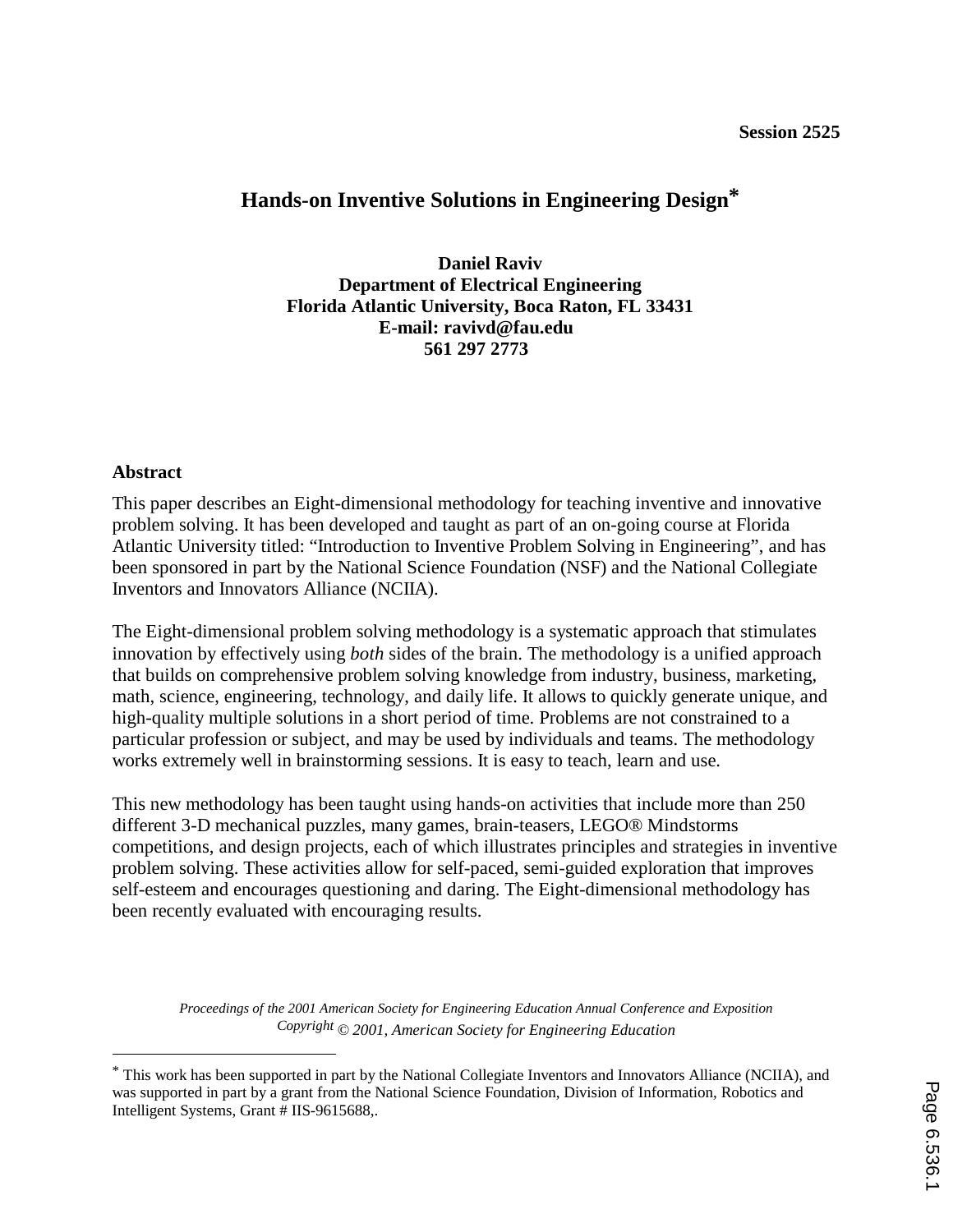#### **1. Introduction**

A new Eight-dimensional methodology for generating inventive and innovative ideas is presented. The work is based on an NSF-supported research project previously conducted by the author, and an on-going E-team project supported by the National Collegiate Inventors and Innovators Alliance (NCIIA). It is a systematic approach that stimulates innovation by effectively using *both* sides of the brain, and allows to quickly generate unique and high-quality multiple solutions in a short period of time. The Eight-dimensional methodology works extremely well in brainstorming sessions. It is easy to teach, learn and use. The methodology has been implemented in different team and individual settings as part of a class titled "Introduction to Inventive Problem Solving in Engineering" at Florida Atlantic University. The related teaching material may be extended or shrunk, thus allowing flexibility for incorporating it in different classes such as design, introduction to engineering, and problem solving.

The material includes: a) course material for specific eight problem solving strategies, and b) hands-on activities that include more than 250 different 3-D mechanical puzzles, many games, mind teasers, LEGO® Mindstorms competitions, and design projects, each of which illustrates principles and strategies in inventive problem solving. In addition, students use patent-related software packages and websites. These activities allow for self-paced, semi-guided exploration that improves self-esteem and encourages questioning and daring.

This new eight-dimensional methodology has been taught to engineering and computer science students in upper undergraduate and introductory graduate levels. Recently, students from other colleges such as Social Sciences, Arts and Humanities, Business and Marketing joined classes and workshops where this new methodology has been taught. In addition, workshops have been taught to faculty and students at other universities.

The nature of the methodology makes it inter-departmental, inter-disciplinary, regionally unconstrained, and thus nationally applicable with the promising potential to be adopted by engineering and science colleges nationwide. An important outcome is offering an opportunity for students to work in interdisciplinary teams. Based on feedback from students the module has changed the way they think and added to the intellectual capital that the students develop.

The new methodology has been recently evaluated with encouraging results. They show a huge increase in the number of ideas generated by students who were exposed to the new strategies.

## **2. Rationale**

In today's global marketplace, the pace of competition, the increasing demands of customers, and the explosion of knowledge and technology, cause a need for innovative "out-of-the-box" thinkers with interaction skills such as teaming, communication, and interpersonal. In many courses nationwide students are being taught to expect only one solution, follow "cookbook"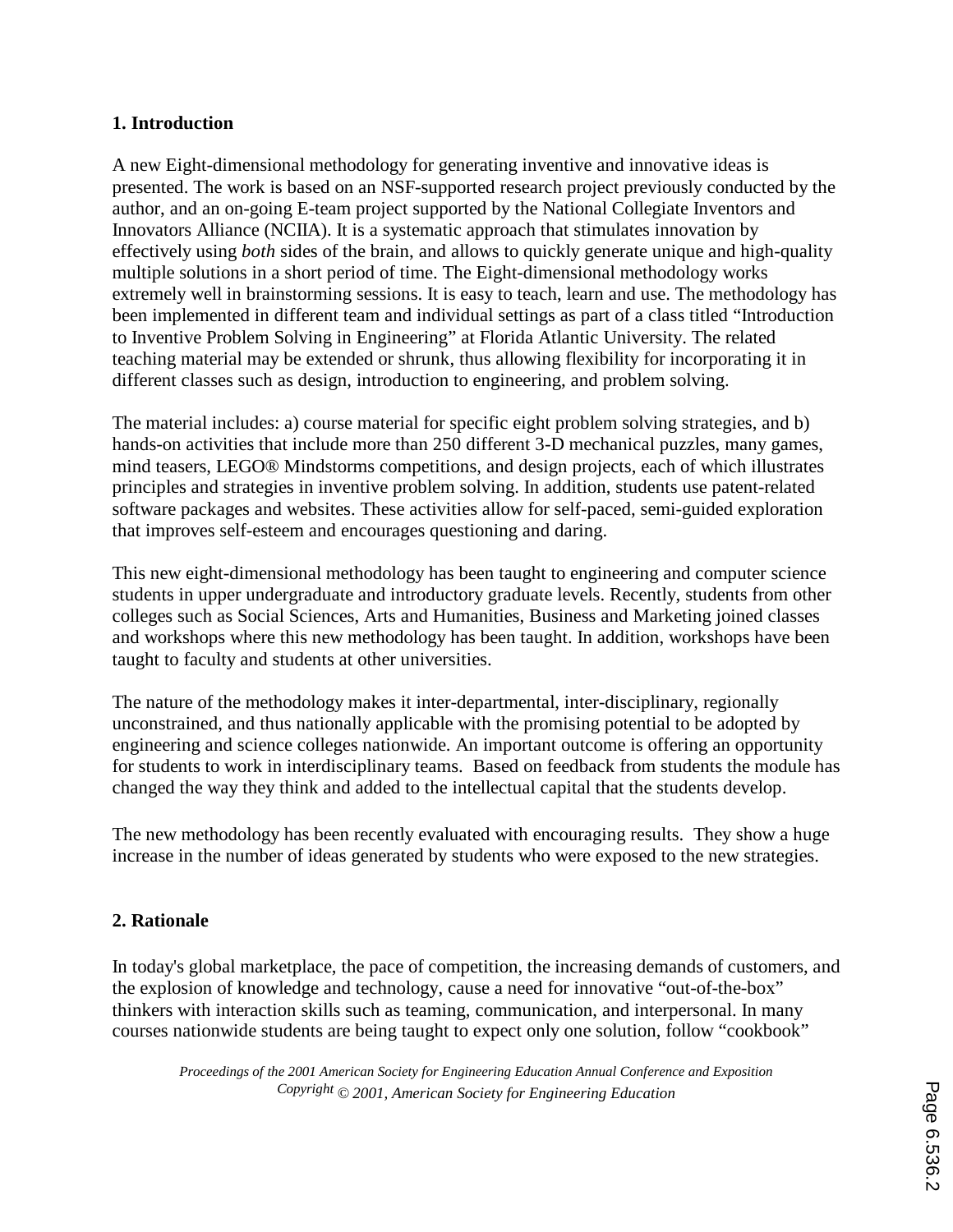instructions, and accept the given. They are not being encouraged to think out-of-the-box, and are losing basic skills for defining, understanding, and solving problems. Problem solving books detail steps to solve problems from understanding to implementation. In many "idea generation" chapters, general methods such as "lateral thinking," "brainstorming", and "mind mapping" are usually well covered, but specific strategies are only partially mentioned, if at all. Strategies are being used in everyday life but not well documented.

There is a need to consolidate, unify and document many problem solving strategies. To come up with an answer to this need, we asked very basic questions: How have people solved problems? What strategies have they used? The answers came from many related books, papers, patents, products, and services from industry, business, marketing, math, science, engineering, technology, and daily life. We realized that the methods could be unified and categorized under an eight-dimensional methodology.

## **3. Related work**

The literature on creativity and problem solving is quite rich. Some books focus on creativity in general <sup>1-10</sup>; some on general methods for problem solving such as brainstorming, brainwriting and lateral thinking  $1^{1-17}$ ; and others deal with identifying creativity styles  $10,18-20$ . There are books that focus on mental blocks and how to overcome them  $2^{1-23}$ . The literature is engineering- and technology-oriented  $24-32$  with focus on inventions  $33$ , business- and industry-related  $34-36$ , or math specific  $37$ . Many books are intended for younger students  $38,39$ . Puzzles and games for developing creative minds <sup>41-46</sup> are the subjects of many books.

Most of related literature can be used in place of reference books but is not suitable nor meant to be used as textbooks. To teach these topics the instructor has to extract bits and pieces from many sources. When it comes to strategies, even the best available problem solving books in engineering and computer science (for example  $^{29}$ ) describe general methods, but mention only a few specific strategies, indicating a real void.

The strategies described in this paper contain several levels of sub-strategies that can be used to solve problems. The following are examples of two resources used in our related research.

Systematic methods using the TRIZ methodology. TRIZ is a Russian Acronym for the theory of inventive problem solving. Genrikh Altshuller  $24-26$  and his colleagues studied over two million patents and identified the main principles and knowledge that define the process for solving inventive problems. TRIZ makes use of the global patent collection and the known effects of science (physics, chemistry and geometry) as a database to support the needs of problem solvers. TRIZ is currently being used internationally leading to a substantial increase in the number of patents by many corporations including Motorola, Proctor and Gamble, Xerox, Kodak, McDonnell Douglas, Hughes, AT&T, General Motors, General Electric, and Ford 28.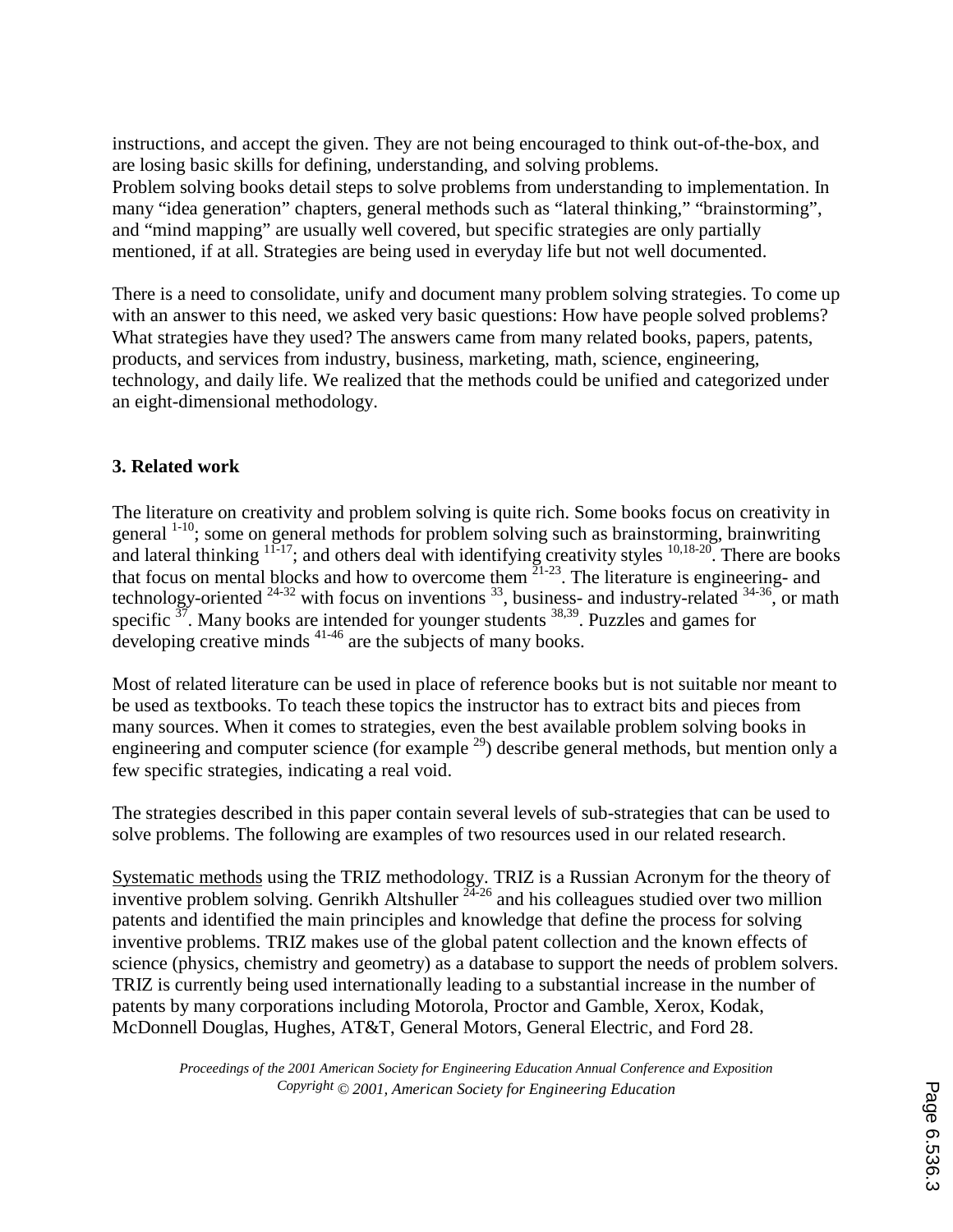Non-systematic strategies used by industry, in particular, Du Pont successful program on innovation and creativity. It has been shown  $36$  how the company recognized and successfully implemented the six dimensions of creativity.

#### **4. The strategies**

The following is detailed information on the eight-dimensional methodology for inventive and innovative problem solving. The strategies are: 1) Uniqueness, 2) Dimensionality, 3) Directionality, 4) Consolidation, 5) Segmentation, 6) Modification, 7) Similarity, and 8) Experimentation. As pictorially illustrated they can be used in any order to solve problems. They provide directions for thinking, thus allowing the use the left and right modes of the brain.

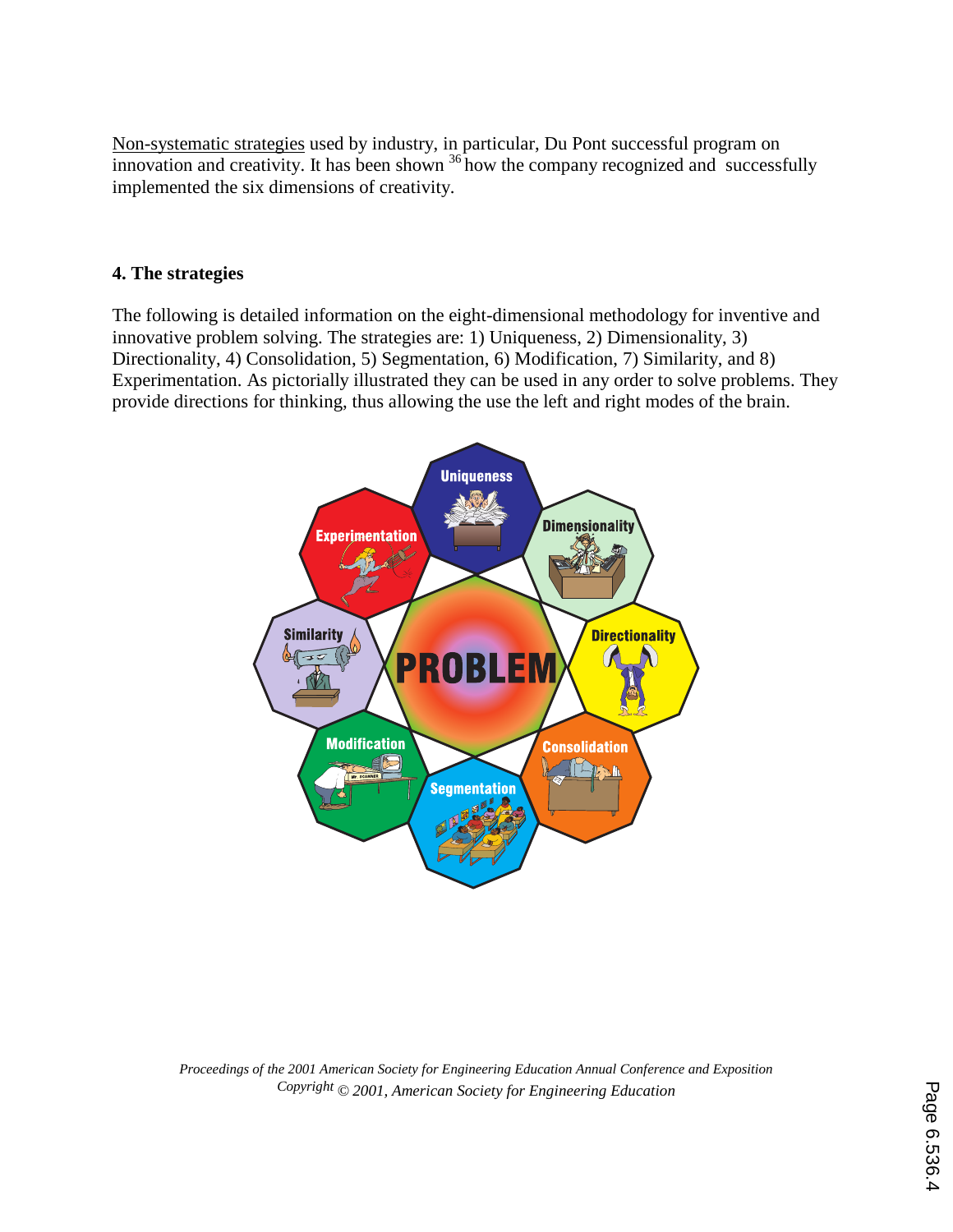## **1. Uniqueness**

**1.1 Discover what does not change** 

1.1.1 Discover and use invariants

**1.2 Compare characteristics/features** 

1.2.1 Look for and use unique

/distinguishing features

1.2.2 Magnify the difference

# **2. Dimensionality**

# **2.1 Start with less**

2.1.1 Solve a special case or several special cases 2.1.2 Simplify / reduce the problem 2.1.3 Solve an easier related problem 2.1.4 Identify and solve sub-problems/ cases **2.2 Start with more**  2.2.1 Look at the global picture 2.2.2 Generalize & solve a more general/global case **2.3 Manipulate time/space/cost dimensions and structure/topology/state**  2.3.1 Take it to the extreme 2.3.2 Change Spatial dimensions 2.3.3 Change temporal dimension 2.3.4 Observe upper and lower limits 2.3.5 Move it 2.3.6 Move back in time; reverse 2.3.7 Move forward in time Extrapolate/ predict/ anticipate 2.3.8 Combine operations in time (in parallel) 2.3.9 Add dimension 2.3.10 Eliminate dimension 2.3.11 Trade/exchange dimensions 2.3.12 Separate dimensions 2.3.13 Share dimensions 2.3.14 Compare dimensions **2.4 Reduce details:**  Look from Far Away **2.5 Duplicate it/ Repeat it**  2.5.1 Copy and duplicate 2.5.2 Continue useful actions

# **3. Directionality**

## **3.1 The other way around**

- 3.1.1 Solve it indirectly
- 3.1.2 Use indirect measurement
- 3.1.3 Solve a complementary problem

3.1.4 Inverse it implement the opposite action

- 3.1.5 Turn it upside down
- **3.2 All Directions**
- 3.2.1 Start backwards
- 3.2.2 Start forward
- 3.2.3 Start both ways
- 3.2.4 Start somewhere
- 3.2.5 Reverse roll
- 3.2.6 Find a better path

# **4. Consolidation**

- **4.1 Combine**
- 4.1.1 Combine and put together
- 4.1.2 Use many
- **4.2 Multi purpose**

# **5. Segmentation**

#### **5.1 Learn to share and Manage resources 5.2 Segment/cut**

- 5.2.1 Divide an object into independent parts
- 5.2.2 Make an object sectional
- 5.2.3 Increase the degree of segmentation
- **5.3 Separate**

# **6. Modification**

## **6.1 Rearrange**

- **6.2 Extract/pull**
- 6.2.1 Extract unnecessary elements
- 6.2.2 Extract disturbing parts
- 6.2.3 Extract only the necessary
- part/property; use what's needed.

*Proceedings of the 2001 American Society for Engineering Education Annual Conference and Exposition*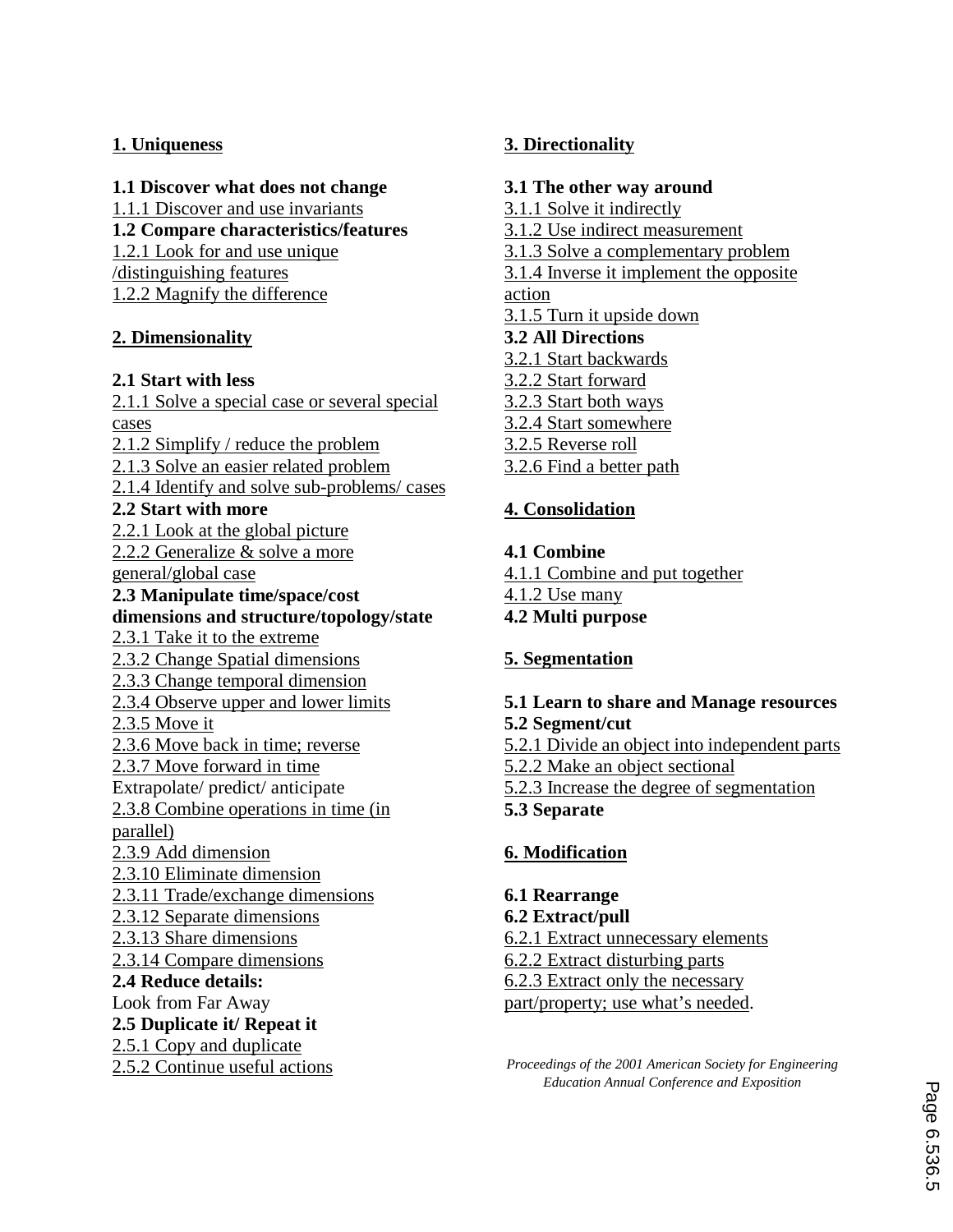## **6.3 Substitute/exchange**

6.3.1 Substitute 6.3.2 Reject and regenerate parts 6.3.3 Replace linear motion with rotational motion; utilize centrifugal force 6.3.4 Replace mechanical system with another system **6.4 Add/ Subtract**  6.4.1 Add 6.4.2 Subtract **6.5 Change**  6.5.1 Change the color 6.5.2 Transform physical or chemical states of an object 6.5.3 Add saturation/ hystheresis **6.6 Self Modification**  6.6.1 Convert harm into benefit 6.6.2 Use self service 6.6.3 Feedback **6.7 Add something in between 6.8 Localize**  6.8.1 Focus on local quality 6.8.2 Use different parts to carry different functions 6.8.3 Place parts in most favorable conditions **6.9 Take partial or overdone action 6.10 Automate It**  Add automation **6.11 Purify / mix** 

# **7. Similarity**

# **7.1 Look for Pattern/Rule**

7.1.1 Follow the pattern 7.1.2 Generalize the pattern **7.2 Look and use analogy** 7.2.1 Recall same or similar problem/goal 7.2.2 Recall a path of thought. Adapt it 7.2.3 Recall and combine two or more other relevant ideas

*Proceedings of the 2001 American Society for Engineering Education Annual Conference and Exposition* 

7.2.4 Adapt an old/new principle to an old/new problem 7.2.5 Use metaphors **7.3 Make it similar**  7.3.1 Use counterweight 7.3.2 Make it equal potential

## **8. Experimentation**

**8.1 Work it out**  8.1.1 Simulate and experiment 8.1.2 Estimate and check 8.1.3 Try it out 8.1.4 Guess and test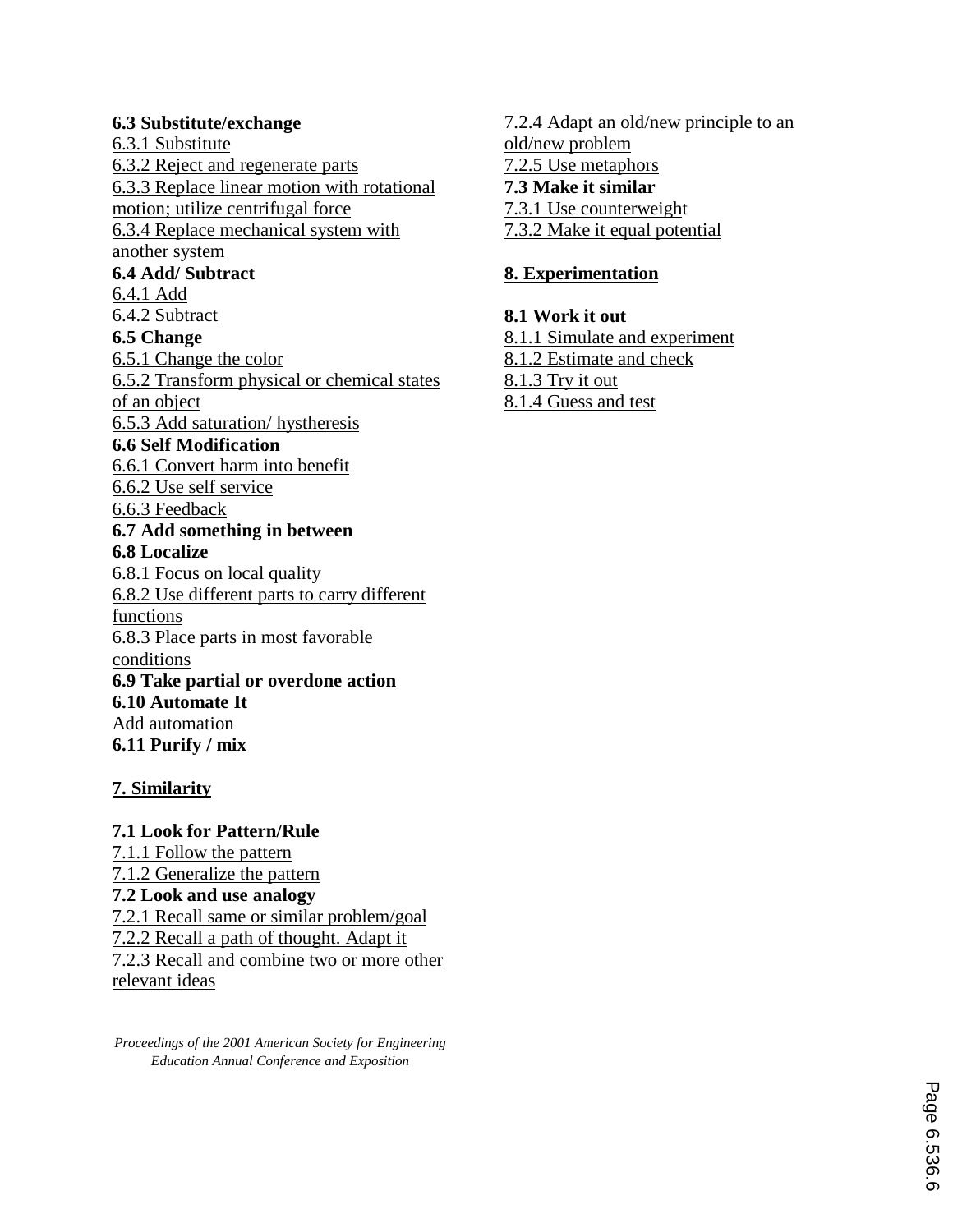## **5. Examples**

## **5a) Course material**

The following are some example-based explanations for the different strategies:

#### **a1)** Example for the **Uniqueness** strategy

There is a need to separate juicy and non-juicy oranges at a high rate. How can this be done?

A solution: look for a feature or property of an orange that highly correlates with juiciness. Obviously it is not color, size, weight, or texture. The main property that distinguishes the oranges is *specific density*. To measure the specific density it is not necessary to measure the weight and volume of each orange separately and then find the ratio of the two. It can be done directly by observing the time it takes for an orange to surface from under the water after being thrown from a certain height. The longer time the juicier the orange. This simple "uniqueness" strategy was used to separate oranges at a high rate, by letting them slide into a canal with moving water that had some longitudinal dividers. When an orange surfaces, it appears between two dividers, signifying a certain level of juiciness.

#### **a2)** Example for the **Dimensionality** strategy

One of the major problems in picking an object from a pile (known as the "bin-picking" problem) using a robotic arm, a camera, and a computer, is to identify which object is on top.

A solution is to move a light source around the bin. The portions in the image of the bin that get no shadow from all illuminated directions belong to surfaces of objects on top. Here a time dimension was added to solve the problem.

## **a3)** Example for the **Directionality** strategy

A frequently used sub-strategy in this category is "starting backwards", i.e., starting from the desired state and working towards the initial state. A well known example is: An eight-gallon jug is full, and both a three-gallon jug and a five-gallon jugs are empty. Without using any other containers, divide the water into two equal amounts.

Working backwards leads to: 0-4-4, 3-4-1, 2-5-1, 2-0-6, 0-2-6, 3-2-3, 0-5-3, 0-0-8.

## **a4)** Example for the **Consolidation** strategy

How would you measure the diameter of a thin wire with a regular ruler?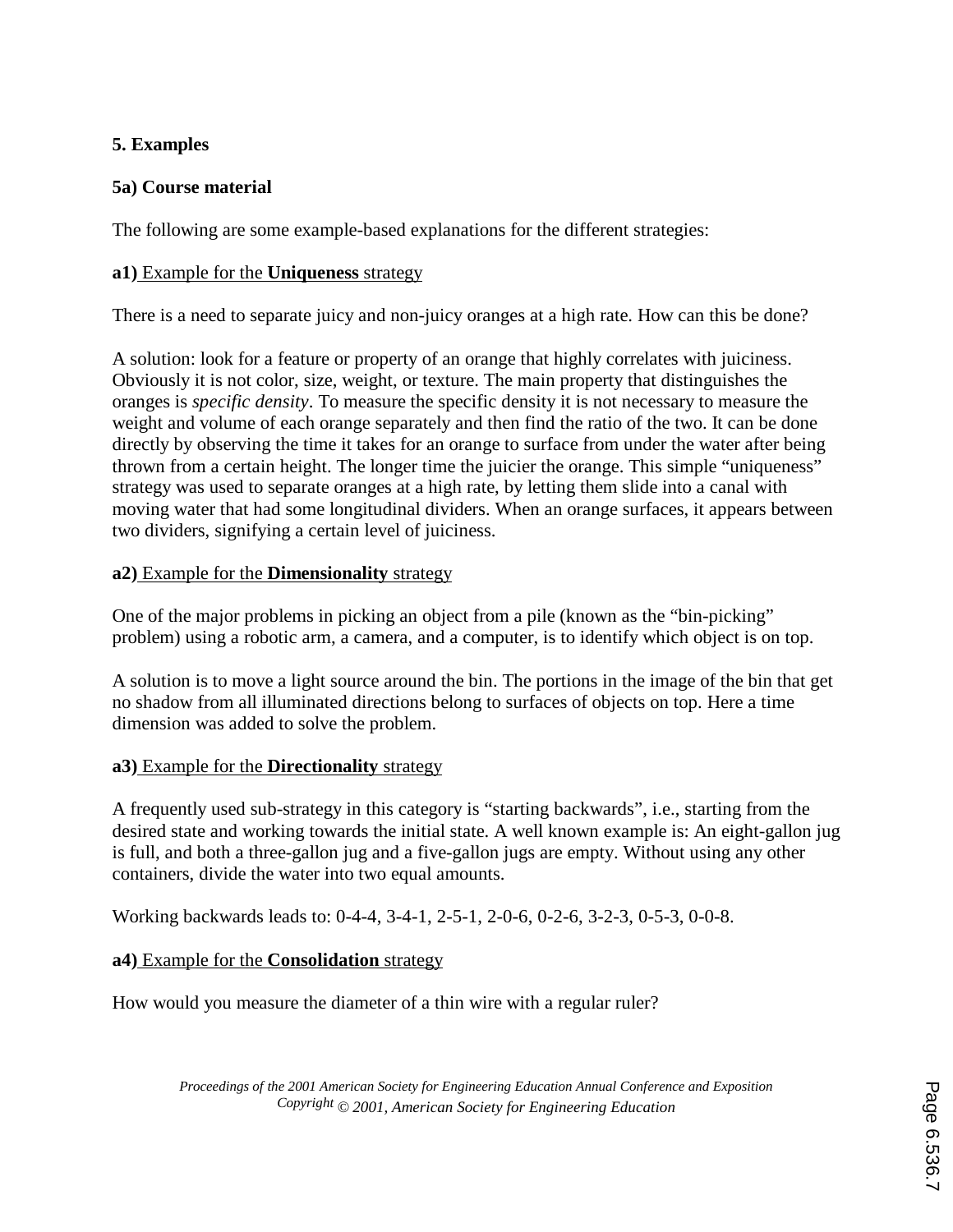A solution: wind the wire around a cylinder to form a coil. Measure the length obtained by many diameters (say, 100) and then divide the result by the number of rotations (100). For example, if this length is 8 mm ( $+/- 0.5$ mm), after dividing by 100 we get 0.08 ( $+/- 0.005$ ) mm.

#### **a5)** Examples for the **Segmentation** strategy

Venetian blinds are made of many parts. Railroad train and cars are many independent parts put together. Garden hoses can be joined together to form a longer hose. Personal computers are modular to allow flexibility in personalizing and changing them, as well as for easy maintenance.

#### **a6)** Example for the **Modification** strategy

A well known sub-strategy in this case is "using feedback". Feedback can be added to a system or may be an integral part of it. Examples: Cruise control system of a car uses velocity feedback to maintain a constant speed. Some eyeglasses adjust to the ambient light by changing the color of the lenses.

#### **a7)** Example for the **Similarity** strategy

How can sunflower seeds be separated from their shell? How can parts wrapped in protective paper be unpacked?

An inventive (patent-based) solution to both problems is: place some quantity of the product into a hermetic chamber. Slowly increase the pressure inside the chamber. Then abruptly let the pressure drop. This will result in an explosion that will split the product.

#### **a8)** Example for the **Experimentation** strategy

This strategy refers to estimating, guessing, simulating, and using the trial and error approach. Example: Estimate the number of barbers in New York City.

The following are a few **brain-teasers** examples used to introduce some of the strategies:





Copyright © 1999, 2000, by Daniel Raviv, All Rights Reserved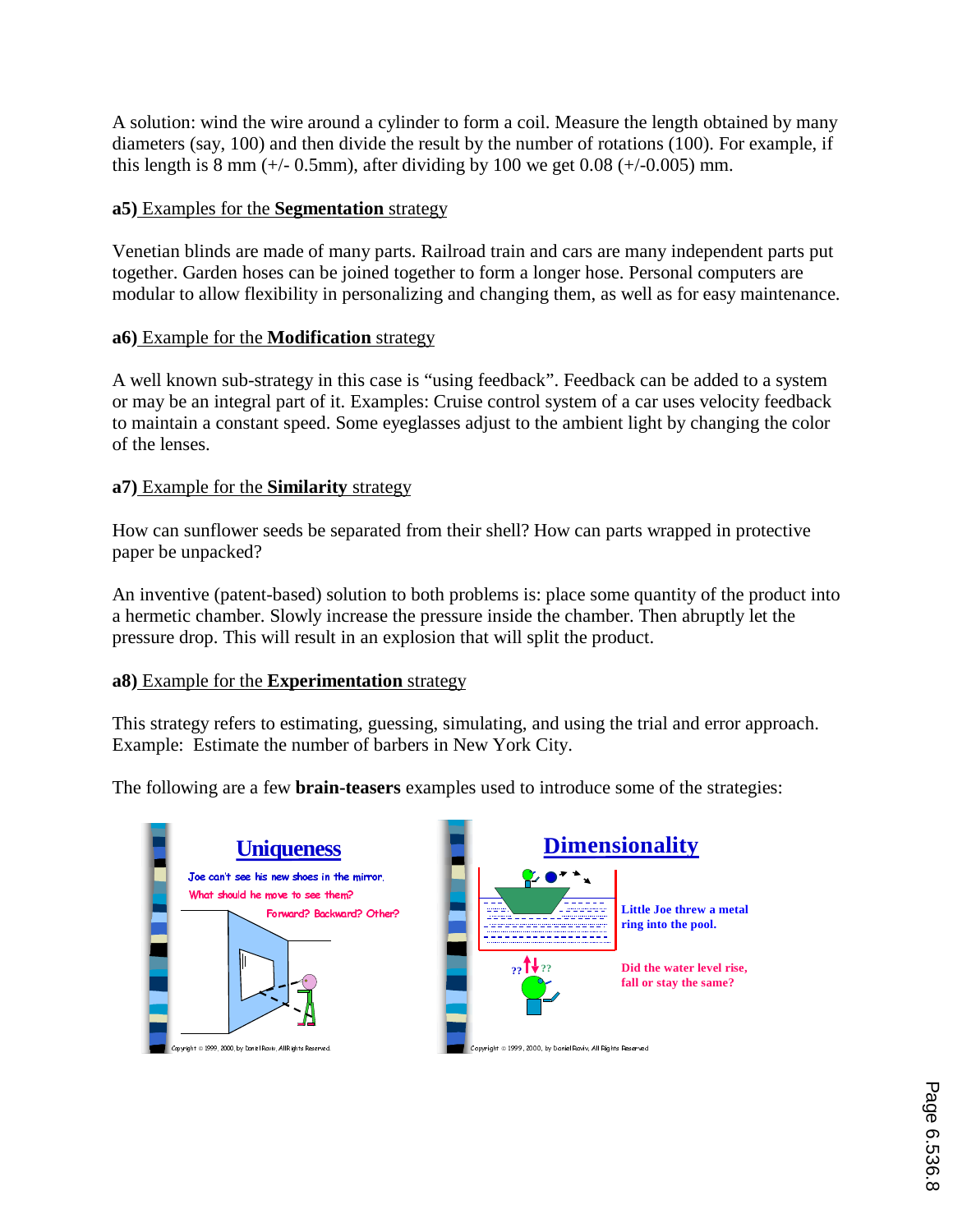

The following **brainteaser** is one of many that has been used to introduce the use of several strategies:



There are several possible solutions to this problem. Clearly "trial-and-error" will eventually lead to a solution (**Experimentation**). However, more efficient solutions can be utilized by the eight strategies:

- 1. **Dimensionality**: Start at a bunny (your choice) and find which bunny is the last one to be eaten. Count the number of bunnies needed to align the last one with the desired blue bunny. Use this number to shift your starting point. For example, if you ended up three bunnies short of the blue one, shift your first chosen bunny by three. This is the desired solution.
- 2. **Directionality**: Start backwards from the blue bunny counter-clockwise to find the first bunny.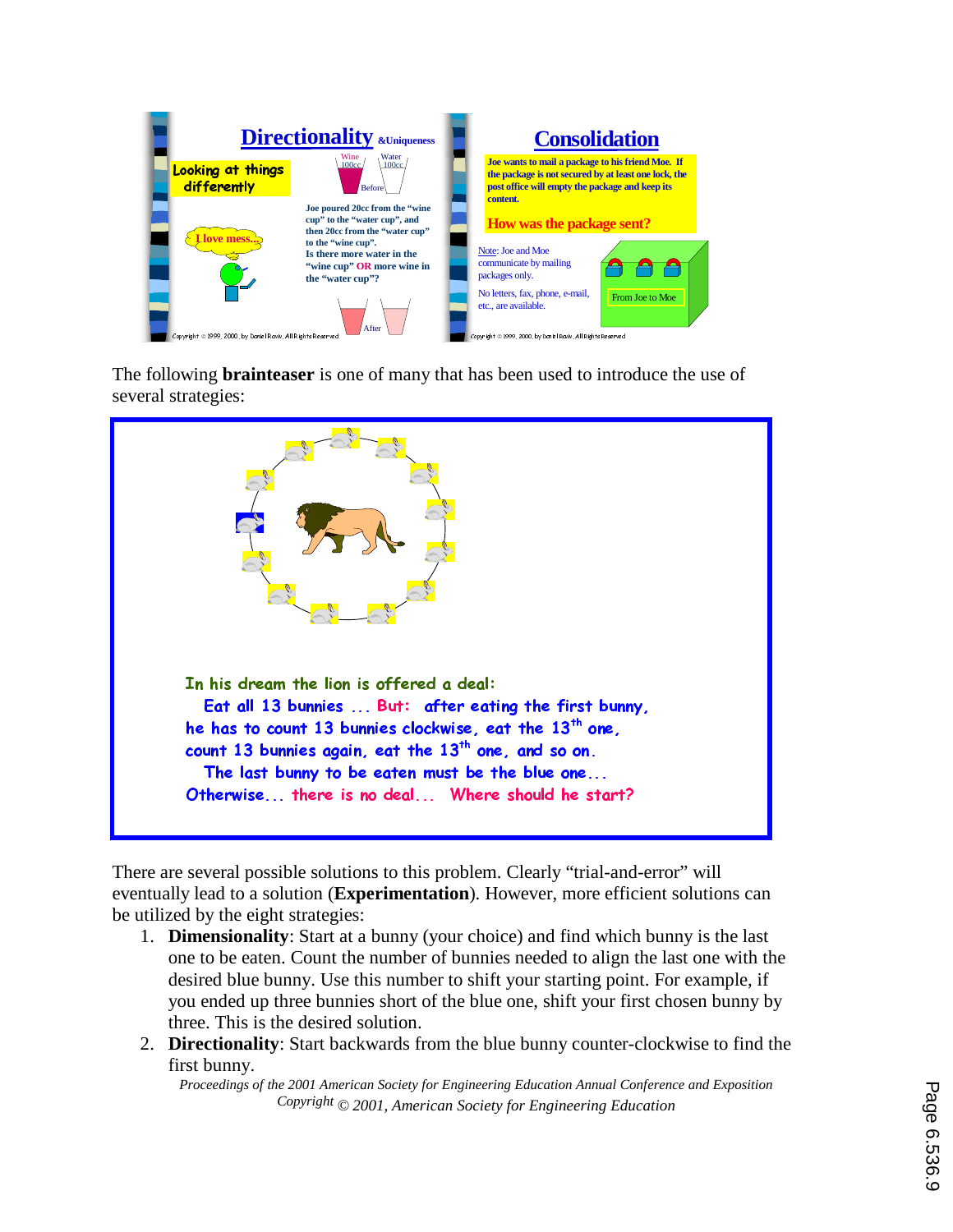#### The following is a sample of some examples used to introduce the eight strategies:



Page 6.536.1C Page 6.536.10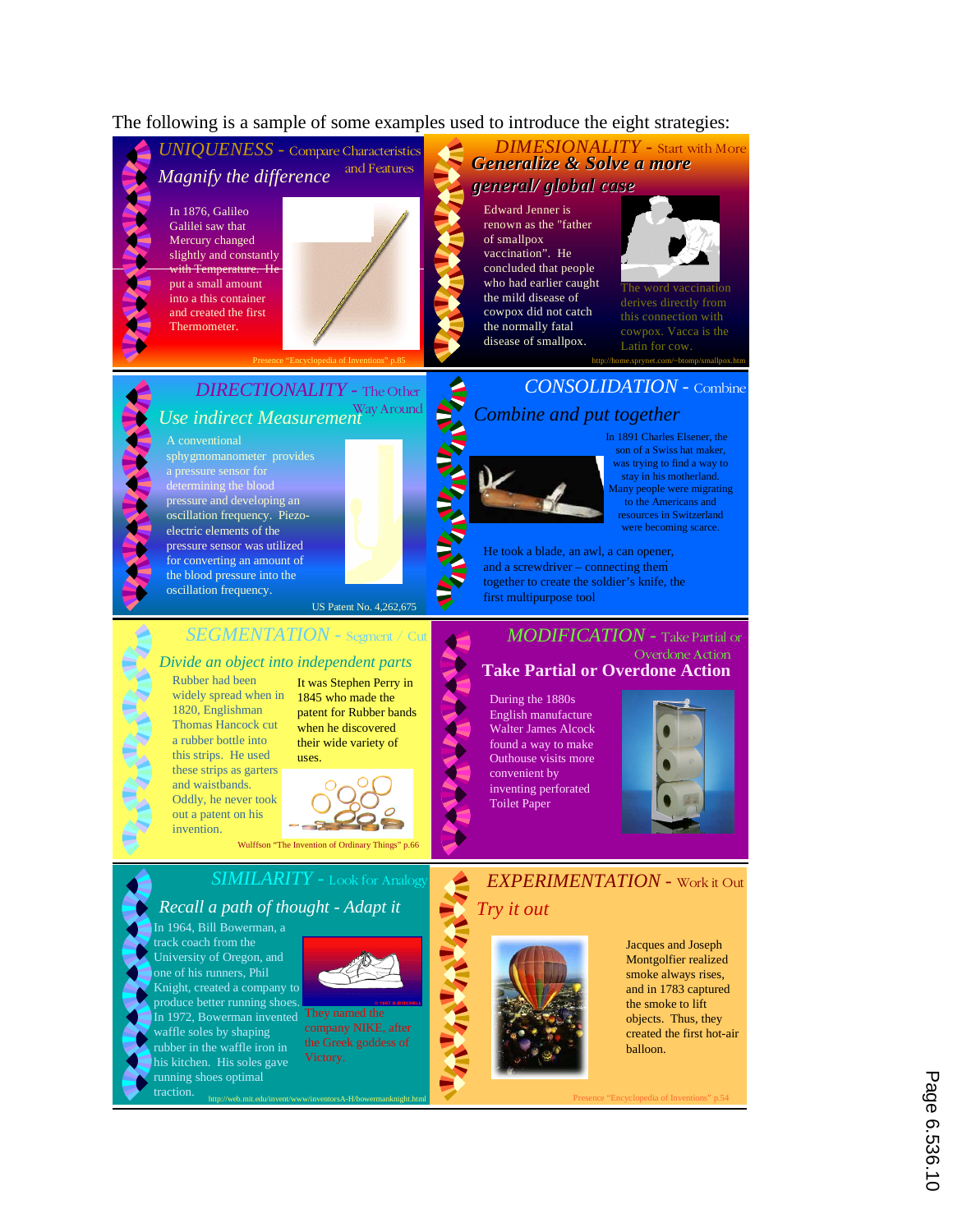## **5b) Laboratory material**

Laboratory activities have been developed for hands-on experience by individuals and teams. We view team building and team work as extremely important, since communication skills, trust, sharing ideas, etc., are crucial in the workplace. In addition to demonstrating the strategies, the laboratory material is intended to add a fun component to the learning experience, allow for selfpaced, semi-guided exploration that improves self-esteem and encourages questioning and daring. The material and activities are specific with clear identification of the relevance of the different hands-on activities to the teaching of the different concepts.

**b1)** Accomplishing a strategy-oriented robotic task using off-the-shelf programmable autonomous (sensor-equipped) wheeled mini-robots. The programming is done at a high-level language. Software packages for the robots are available from the robot manufacturers. In the last few semesters we used the LEGO $\textcircled{e}$  MindStorms<sup>™</sup> in three different team-based autonomous competition: 1) speed, 2) getting out of a maze, and 3) down-hill obstacle-avoidance. All competitions were developed, designed and implemented by the author. The following two pictures were taken during the "speed" and "maze" competitions.

Example: In a fenced floor area that contains five different size stationary objects, use a robot to find an object and stop next to it. This introductory example involves many of the strategies that were previously discussed. The robot needs to: 1) be programmed to discover the *unique features* of the desired object based on actual measurements; 2) move in two *dimensions* along well thought-out directions that may change on line due to new sensory information; 3) *segment* a task into several sub-tasks; 4) *cooperate* with other robots, etc. *Experimentation* and *modification*s improvements are expected until the robot "behaves well".





**b2)** Short term design projects for individuals and teams from different disciplines in particular, Electrical Engineering, Mechanical Engineering, and Computer Science.

## b2.1) Mechanical Engineering example

A team consisting of three students is given a mirror, an 8 ½"x11" sheet of paper, a pencil, and a ruler. The task is to find a method to determine the height of an unreachable ceiling. *Proceedings of the 2001 American Society for Engineering Education Annual Conference and Exposition Copyright © 2001, American Society for Engineering Education*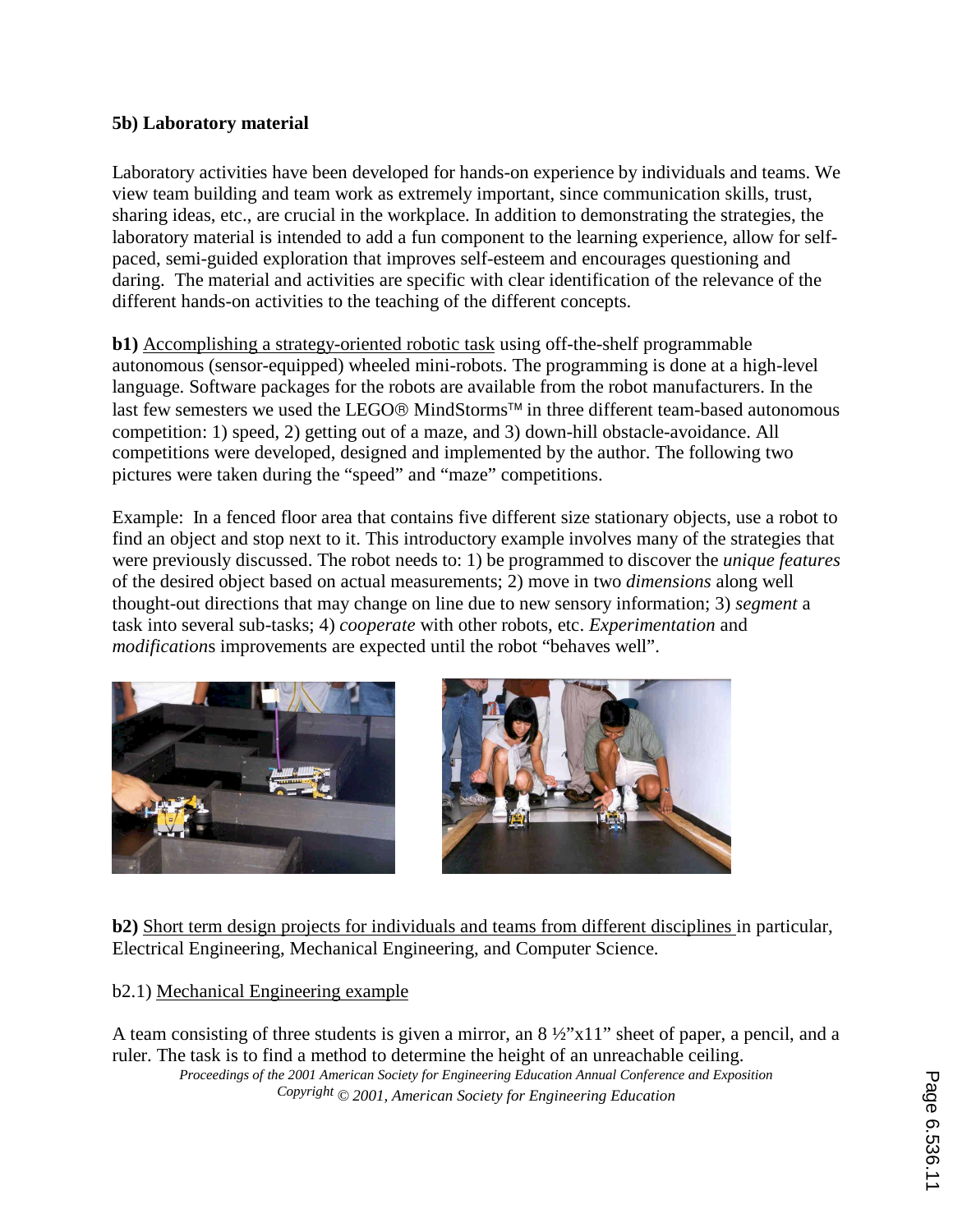This project involves teamwork and the use of limited resources (*uniqueness*), using proportion (*dimensionality*), specific spatial alignment of the mirror (*directionality*), teaming up with other groups (*consolidation*), *similarity* (similar triangles approach), and *experimentation*. Another important feature of this project is the better understanding of the "no right or wrong" and "no unique solution" concepts.

## b2.2) Electrical Engineering example

A team of students gets light-emitting diodes (LED's) and logic gates integrated circuits. Using a power source, a breadboard and wires they need to solve the following problem: An ENGINE in a new car can be turned ON if:

(The KEY is ON) AND (BATTERY is ON) AND (The A/C is OFF OR The LIGHTS are OFF) Use smallest number of NAND and NOT Gates to implement the "ENGINE ON" function. This example relates to *dimensionality, modification, similarity*, and *experimentation* strategies.

## b2.3) Computer Science example

Find the general solution to the "Tower of Hanoi" problem. Write a program that will produce the solution for N disks (N< 10). In this example students experiment with a small-scale handson solution (*segmentation* and *experimentation* strategies), then generalize it (*dimensionality* strategy).

**b3)** Long-term multidiscipline industry-oriented design projects for individuals and teams. These design projects include the task, materials, assumptions, constraints, rules, criteria for winning, etc.

Example: Use two mousetraps and a \$30 budget to build a mobile platform that can overcome one speed bump and one large obstacle, move 8 meters and stop. This team project may incorporate *all strategies* depending on the particular design.

## **b4)** Learning to use patent related software to speed-up generation of ideas.

There are several US companies that have developed software for speeding up the inventing process. They use databases of about two million patents clustered according to inventive principles. Given a problem the software directs the user to several clusters of patents that solve similar or related problems. Recently we purchased and used the basic versions of TRIZ software from Ideation International Inc. and Invention Machine Inc.

## **b5)** Learning to use several different patent databases

The US Patent and Trademark Office (www.uspto.gov), and IBM (www.ibm.com/patents) provide databases for "smart" patent searches. They are being used to search for specific patents and ideas via the internet.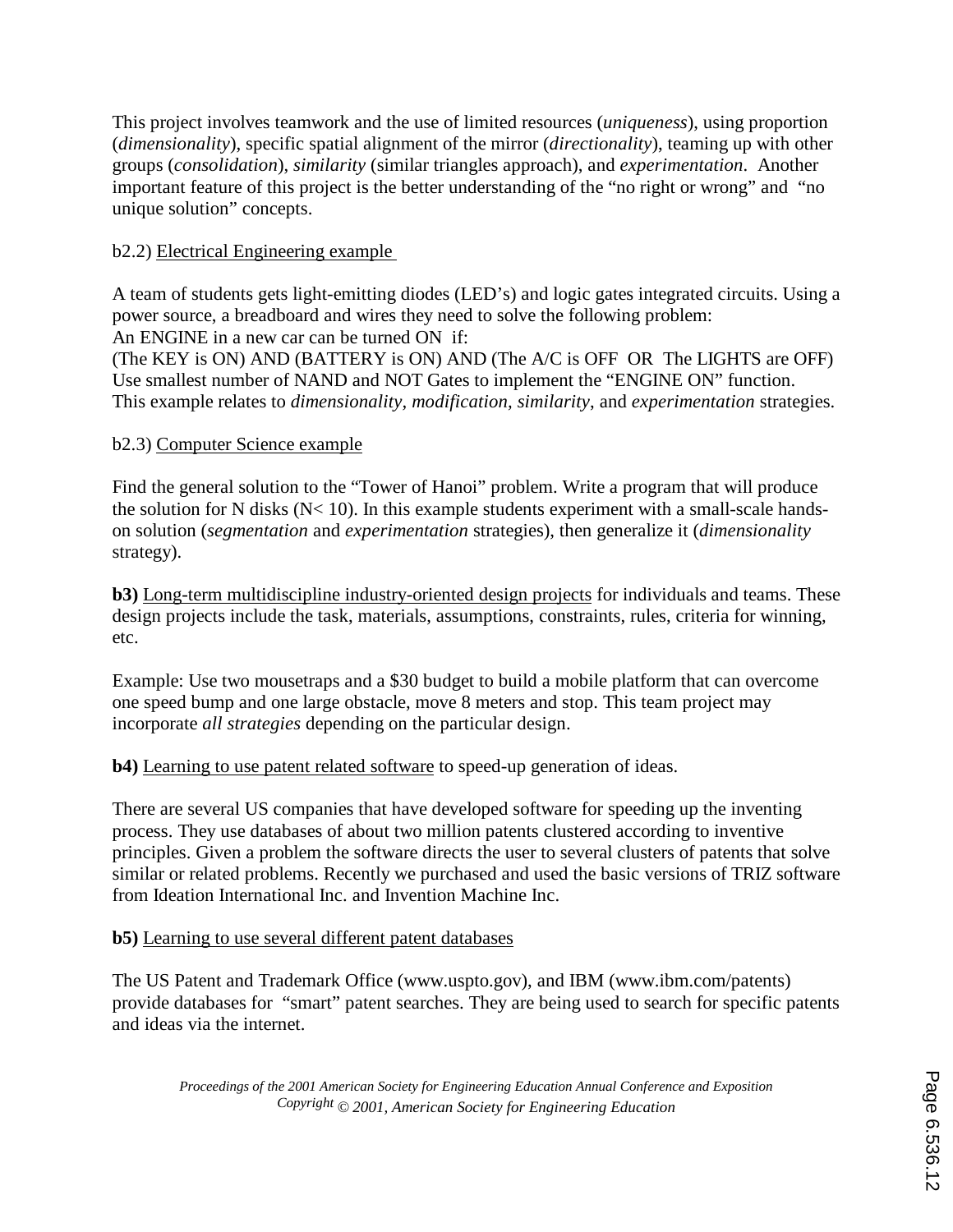## **b6)** Practicing the eight dimensional strategies using 3-D mechanical puzzles.

Example: Three cups containing two marbles each are labeled as follows: Red-Blue, Blue-Blue and Red-Red. All three cups are labeled incorrectly. There are two blue marbles in one cup, two red marbles in a second cup, and a red and blue marbles in a third cup. By pulling out *one* marble, and not looking at the other cups' contents, determine the color of the marbles in each cup. The solution involves the strategies of *uniqueness* and *experimentation*.

The following pictures show the students in action. Currently we use more than 250 different 3D puzzles. Please see**: http://www.ee.fau.edu/faculty/raviv/teach.htm.** 





# **b7)** E-teams projects

Several E-teams were formed to solve specific problems in intelligent vehicles. Each E-team was assigned a task. The team members used the eight-dimensional methodology to generate solutions, chose the best solution, completed comprehensive patent and marketability searches, and designed prototypes. If the results deem patentable and marketable, the ideas would be patented.

The theme for the E-team projects is related to the author research area, i.e., intelligent vehicles. In particular, the projects are related to collision avoidance. Task examples:

- •Sensor fusion system for detecting obstacles
- •Smart bumpers to minimize collision effects
- •Advanced collision-warning system
- •Radar-based system for controlling traffic lights
- •Alternatives to speed bumps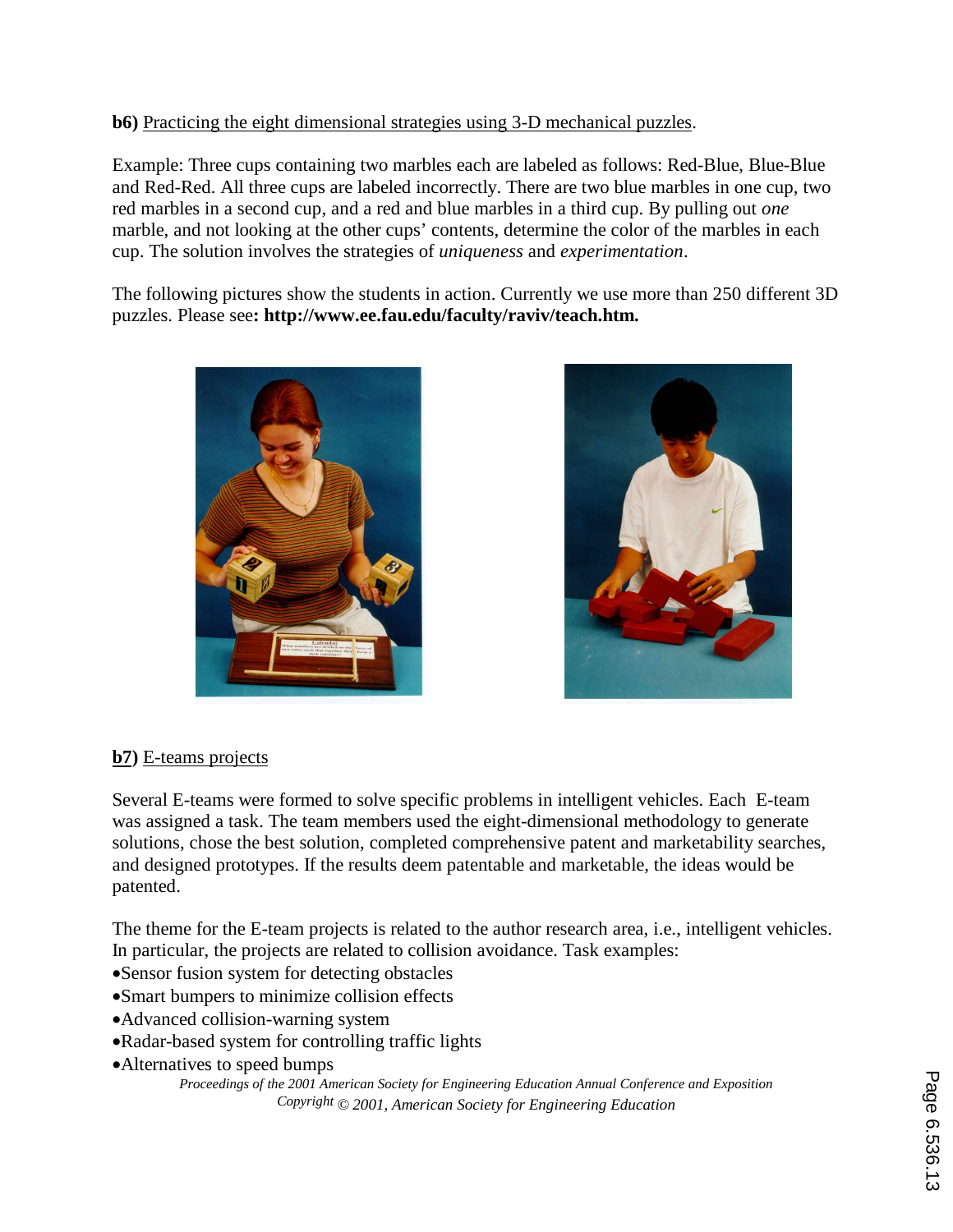These tasks involved students from different disciplines. They were meant to change the way student teams approach and solve problems with commercial potential in the short and long runs. In these activities individuals and teams experienced the eight strategies. In addition to demonstrating the strategies, the projects were intended to add an industry-related component to the learning experience, allowed for self-paced, semi-guided exploration that improved selfesteem and encouraged questioning and daring.

## **6. Evaluation**

When dealing with assessment of creativity, there are four different facets to consider  $4$ <sup>'</sup>: 1) Qualities of the person  $47$ , 2) Aspects of the process  $48$ , 3) Characteristics of products  $49$ , and 4) Nature of the environment <sup>50</sup>. This project deals mainly with the process facet of creativity. It focuses on the various stages of thinking or problem solving people engage in while producing something new and useful, including practical strategies for creative thinking<sup>7</sup>. It also deals with examining the effect of process training <sup>48</sup>.

Little has been said and done regarding measurement of this creativity dimension, perhaps due to its "application" focus. The surprising little research work in this area leaves us with a particularly challenging task of evaluating the success of the project's goals.

## **We chose to measure student achievements by:**

1. Measuring the difference within the same control group (pre-tests and post-tests).

2. Measuring the relative incremental change between two different groups of students. One that participates in the class and the other that does not.

The following are results obtained from two different classes: "Linear Systems", usually taken by students in their fourth or fifth semester, and "Inventive Problem Solving" usually taken by senior level students.

Each class was visited twice. At the beginning and towards the end of the Fall 2000 semester. At each visit students were given two different problems and asked to generate as many solutions as possible. The problems in the "beginning visits" were different from the problems of the "end visits". The problems given to students were identical in both classes. Questions #1 and #2 were given at the "beginning visits", and questions #3 and #4 at the "end visits".

## **Number of participants in the study**

Question #1: "linear" class: 17, "Inventive" class: 25. Question #2: "linear" class: 17, "Inventive" class: 26. Question #3: "linear" class: 15, "Inventive" class: 24. Question #4: "linear" class: 17, "Inventive" class: 24.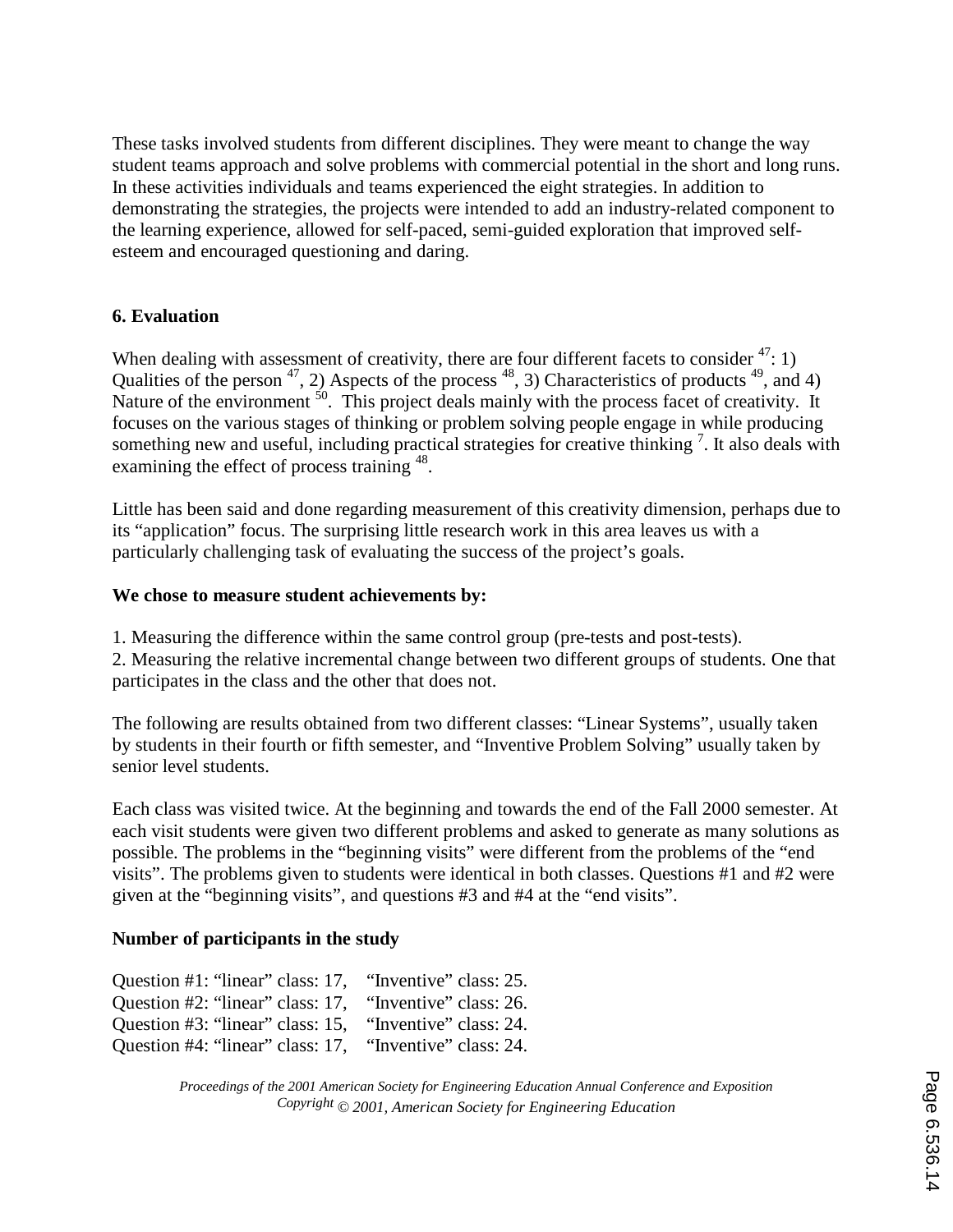The missing student from the "beginning" visit of the "inventive" class was late and missed the first question. The missing two students from the "end" visit of the "linear" class were late and missed the third question.

## **Results**

During the **"beginning" visits** (one per class) the "linear" class students performed better than the students in the "inventive" class: in question 1 the average number of solutions in the **"linear"** class was **8.71** with standard deviation of 3.39, where in the **"inventive"** class the average was **5.60** with standard deviation of 3.39. In question 2 the average number of solutions in the **"linear"** class was **3.59** with standard deviation of 2.83, where in the **"inventive"** class the average was **2.73** with standard deviation of 2.15. These finding surprised us since we did not expect to notice meaningful differences. They may be due to the fact that students in their early stages of their college studies are more "open minded".

During the **"end" visits** (one per class) the "inventive" class students performed better than the students in the "linear" class: in question 3 the average number of solutions in the **"linear"** class was **5.60** with standard deviation of 2.35, where in the **"inventive"** class the average was **9.75** with standard deviation of 3.86. In question 4 the average number of solutions in the **"linear"** class was **6.18** with standard deviation of 2.32, where in the **"inventive"** class the average was **6.71** with standard deviation of 2.81.

The **relative improvement** in the number of average ideas (per student) generated by the students in the "inventive" class compared to the students in the "linear" class varies from **42%** (worst case: [(6.71/6.18)/(2.73/3.59)-1]x100%) to **170%** (best case:  $[(9.75/5.60)/(5.60/8.71)-1] \times 100\%$ ).

We view this improvement as a highly encouraging indicator for the methodology. However, it is too early to draw conclusions since it was only a one-semester experiment and the number of participants was limited.

The following charts are pictorial representation of the results mentioned above. The horizontal lines stands for the standard deviations. Solid lines are for the "inventive" class and broken lines are for the "linear" class. All the data was compiled by the TA for this class, Mr. Allapon.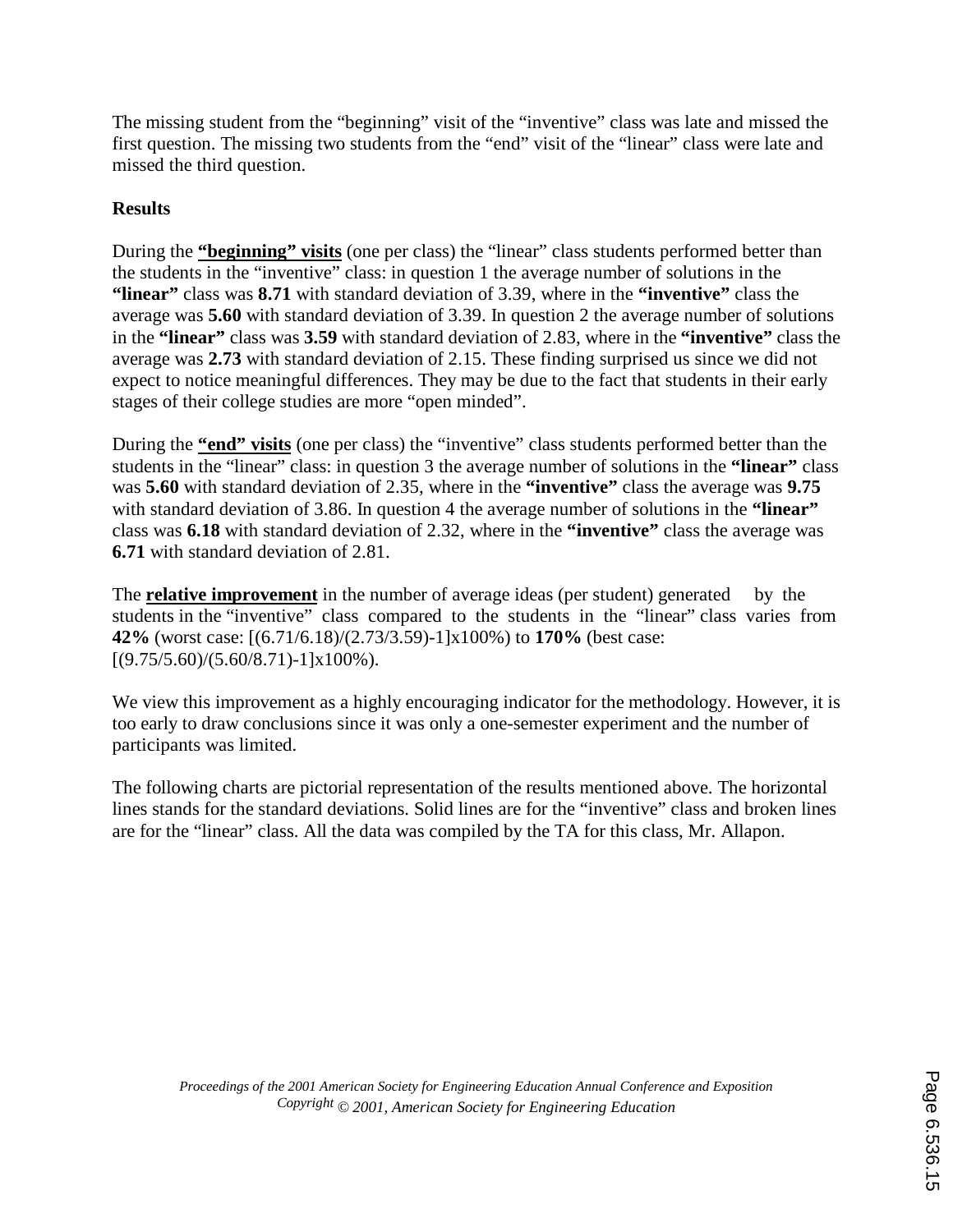







**Chart 1**: Evaluation results for the two classes. Questions #1 and #2 were given at the beginning of the classes, and questions #3 and #4 at the end of the classes.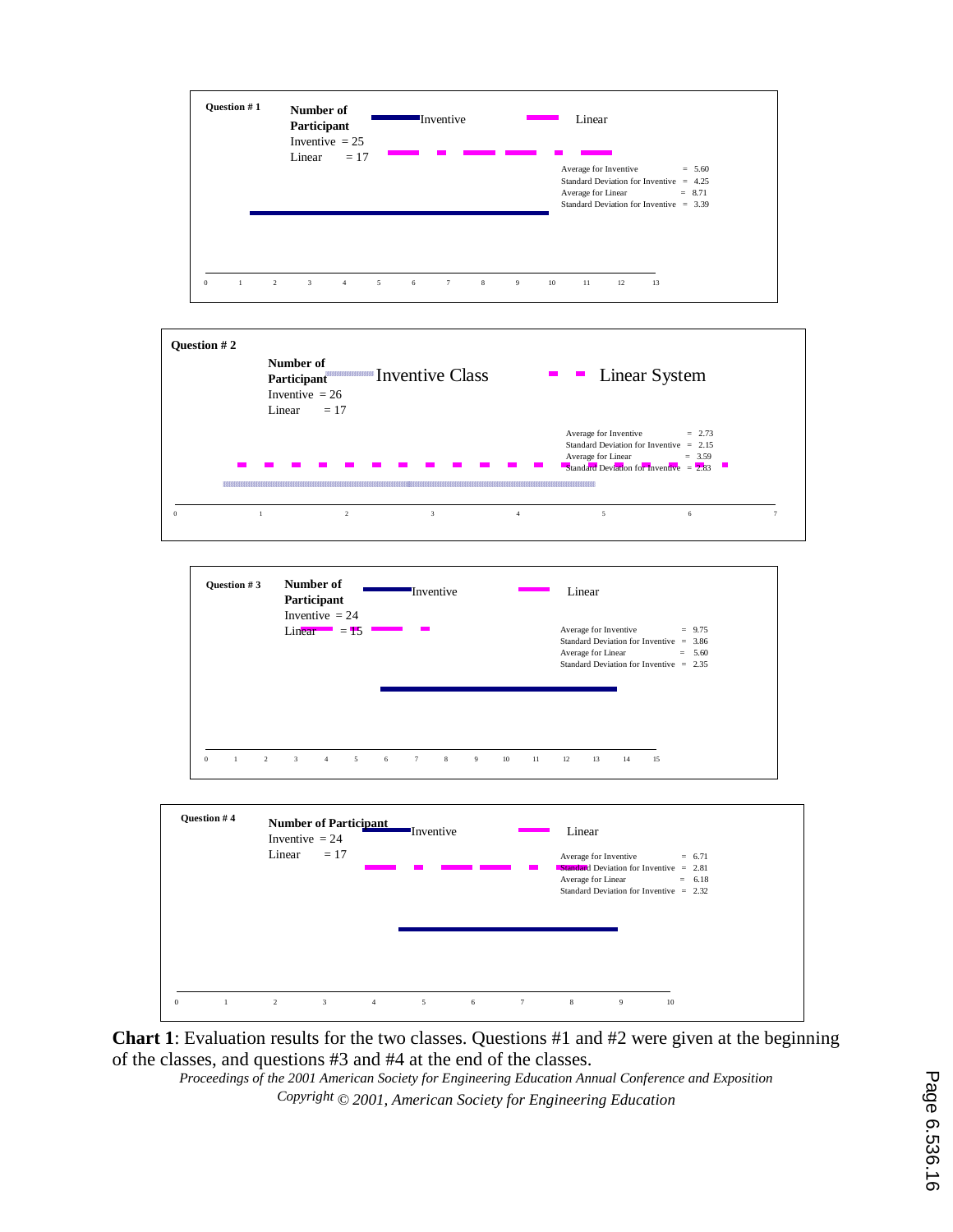#### **7. On-going and future work**

We are currently working on further development of the eight dimensional methodology at FAU. Ideas from the course are being used in the "Fundamentals of Engineering" course offered to all engineering at the freshmen level, and starting Spring 2001 semester they will be incorporated as part of the new "Design 1" course. The "Inventive Problem Solving" course is currently being considered to become a core course in Engineering. Recently it was officially approved for Social Science, Arts and Humanities majors. We believe that other colleges will approve it as well. We are working with the College of Business to build a "Minor in Entrepreneurship and Creativity" program for engineering students, where the Eight-dimensional methodologies will be part of it. Select pieces of the material have been taught to high School students as part of the "Engineering Scholar Program" intended for top high school seniors. The National Inventors Hall of Fame is considering the development of programs to high school students based on the on-going hands-on material of this course.

We are highly interested in sharing and working with other colleges and institutions nationwide. Some work already started with UF, NCSU. North Carolina State University. Please see *www.productivethinking.com.*

#### **8. Acknowledgement**

The author would like to thank NSF and NCIIA for supporting research and implementation of the project. Special thanks to Mr. Allapon, the Teaching Assistant of the class for his dedicated work, and Mr. Richard Viens who put some of the industry-related examples together in a nice and clear format. Tal Raviv suggested very constructive comments to the paper.

# **Bibliography**

- 1. Buzon, T., *Use Both Sides of Your Brain*, Dutton, 1983.
- 2. Csikszentmihalyi, M., *Creativity*, Harper Collins, 1996.
- 3. Gardner, H., *Brain, Mind and Creativity*, Basic Books Inc. Publishers, 1983.

4. Glassman, E., *Creativity Handbook: Shift Paradigms and Harvest Creative Thinking at Work*, The LCS Press, 1991.

- 5. Gordon, W.J.J., *The Metaphorical Way of Learning and Knowing,* Porpoise Books, 1971.
- 6. Higgins, J., *101 Creative Problem Solving Techniques*, The New Management Publishing Company, 1994.

7. Osborn, A.F., *Applied Imagination: Principles and Procedures of Creative Problem Solving*, Charles Scribner's Sons, 1979.

- 8. Parnes, S., *Source book for Creative Problem Solving*, Creative Education Foundation Press, 1992.
- 9. Weisberg R., *Creativity: Beyond the Myth of Genius*, W.H. Freeman & company, 1992.

10. Wycoff, J., Mind Mapping: Your Personal Guide to Exploring Creativity and Problem Solving, Berkeley Publishing Group, 1991.

- 11. deBono, E., *DeBono's Thinking Course*, Facts on File Books, 1994.
- 12. de Bono, E., *The Use of Lateral Thinking,* Penguin Books, 1990.
- 13. de Bono, E., *Lateral Thinking for Management*, Penguin Books Ltd., 1971.